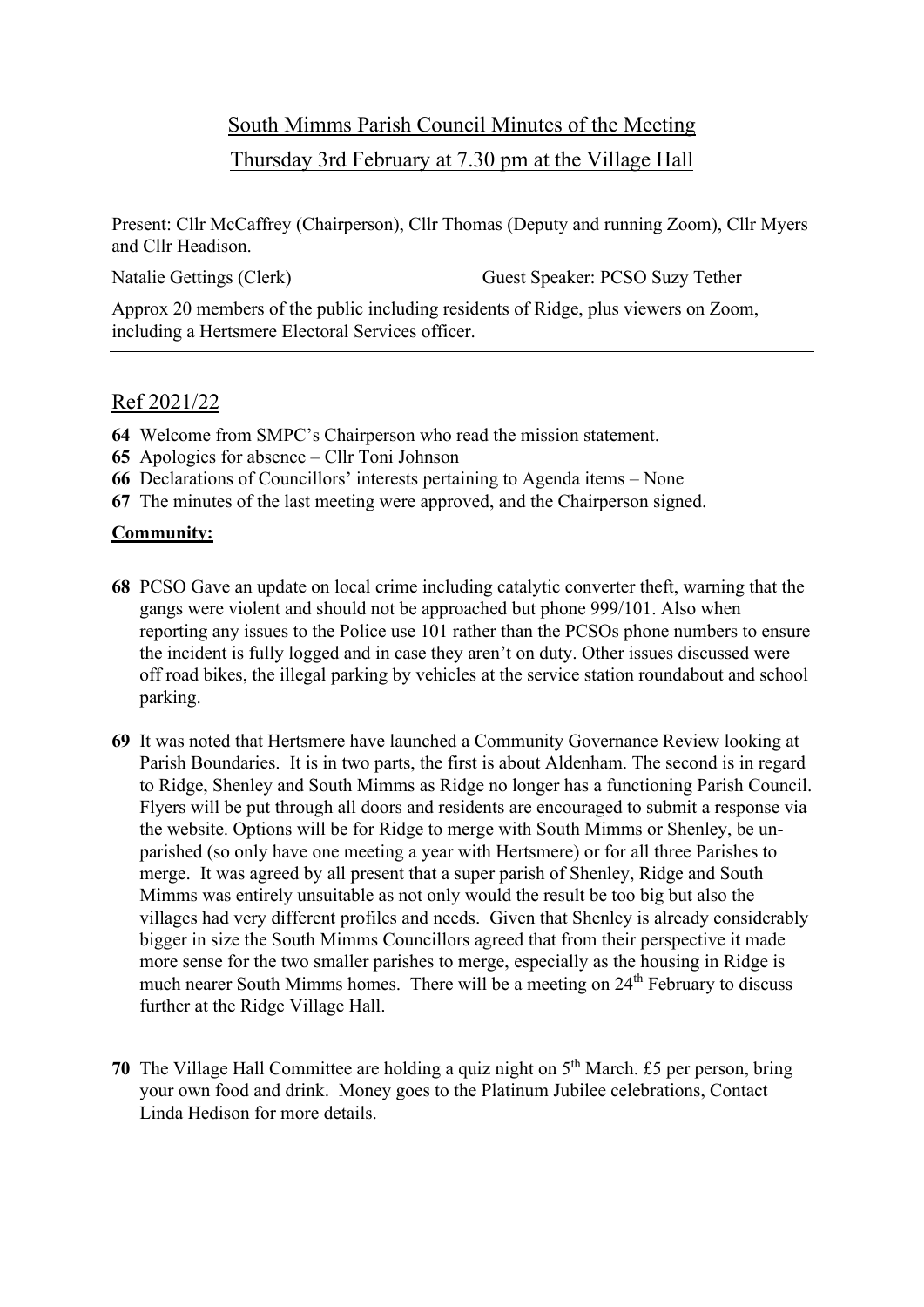#### **71.Planning & Planning Enforcement:**

The following Planning Applications were noted with no public representations made: 11 Brookside South Mimms

[Single storey rear extension \(revised application\). Certificate of Lawful Development](https://www6.hertsmere.gov.uk/online-applications/applicationDetails.do?keyVal=R5L7USIFJ7Y00&activeTab=summary)  [\(Proposed\).](https://www6.hertsmere.gov.uk/online-applications/applicationDetails.do?keyVal=R5L7USIFJ7Y00&activeTab=summary) Ref. No: 22/0054/CLP

Clare Hall Laboratories P Block Blanche Lane

Installation of new plantroom adjacent to P Block comprising of 4 verical stema boilers and all associated plant equipment and controls Ref. No: 22/0023/FUL

Land adjacent to No 49 Blanche Lane. (Revised Application). Demolition of garage and construction of 2 storey detached, 4 bed dwelling Ref. No: 21/2453/FUL

54 Brookside South Mimms Single storey side extension and erection of porch to front. Ref. No: 21/2400/HSE

New Grange, Blanche Lane detached 2 bed cottage, continued C3 use with subdivision of plot

- **72** It was noted that re the White Hart Pub, no applications at the time of agenda publication. The Public Enquiry in to Aggregates Site next to Romani house was postponed yet again by the Planning Inspectorate and Hertsmere have not been given a new date yet.
- **73** The suspension / apparent cancellation of the Draft Local Plan at the recent Hertsmere full council meeting, was discussed and Cllr Myers explained that the SMPC await clarification of the current situation as it is unclear if this process was even legal at this stage. There will be housing and a Local Plan, but the danger is now that this current situation leaves all of Hertsmere open to speculative and excessive planning applications that are likely to be approved by the Planning Inspectorate on appeal. South Mimms Parish Council have already written to Cllr Bright and the Local Plan Team to request to ringfence the South Mimms Plan to protect the plans for the school expansion and ensure that future plans do not increase the level of proposed housing beyond those already outlined, receipt has been acknowledged by the Hertsmere Officers but no response has been received from the Leader of the Council, Cllr Bright. Also, no formal statements have been issued by Hertsmere at this time despite these actions making National News on the BBC website. Whilst the volume of responses to the plan clearly indicated that revisions to the plan were necessary, SMPC is very concerned at these rash actions.

#### **74 Finance:**

The budget for the next Financial Year was APPROVED at £19,317. The working hours of the Clerk are to be changed to two days a week. To help mitigate this increase, no application for community events or grants will be made for the next Financial Year, as these can be met from reserves. It was also noted that Hertsmere have again increased the tax base slightly this year.